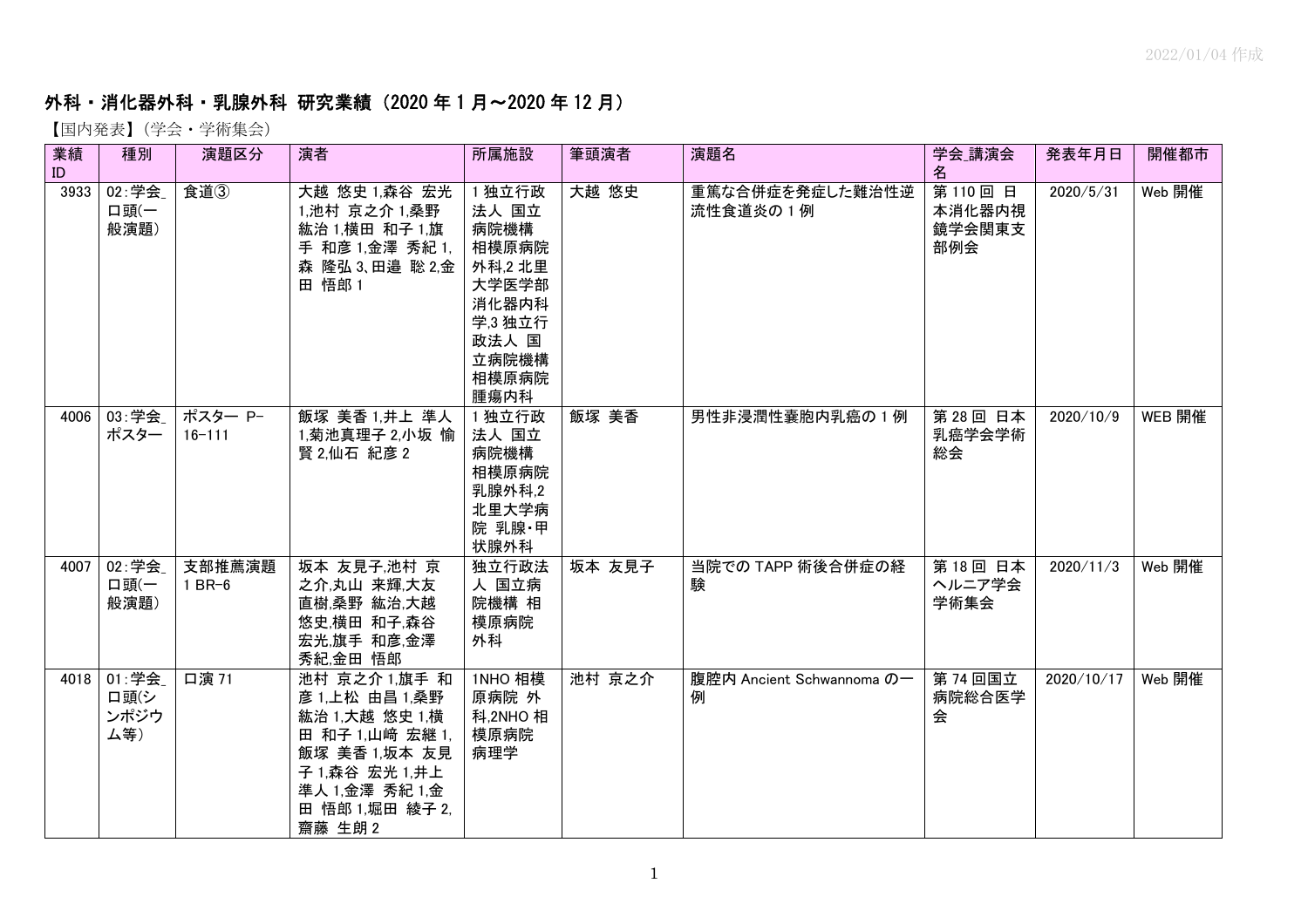【国内発表】(研究会・講演会・セミナー他)

| 業績<br>ID | 種別           | 演題区分                      | 演者                                                                                     | 所属施設                                                                                | 筆頭演者   | 演題名                                                                                                                                          | 学会_講演会<br>名                                                                        | 発表年月日     | 開催都市   |
|----------|--------------|---------------------------|----------------------------------------------------------------------------------------|-------------------------------------------------------------------------------------|--------|----------------------------------------------------------------------------------------------------------------------------------------------|------------------------------------------------------------------------------------|-----------|--------|
| 3929     | 04:学術<br>講演他 | 一般演題 12<br>維新の上部消<br>化管 1 | 森谷 宏光 1,森 隆弘 2,<br>桑野 紘治 1,大越 悠史<br>1,横田 和子 1,坂本 友<br>見子 1,旗手 和彦 1,金<br>澤 秀紀 1,金田 悟郎 1 | 1 独立行政<br>法人 国立<br>病院機構<br>相模原病院<br>外科,2独立<br>行政法人<br>国立病院機<br>構 相模原<br>病院 腫瘍<br>内科 | 森谷 宏光  | 胃癌に対する Reduced-port 腹腔<br>鏡下幽門側胃切除術の手技の理<br>論とは                                                                                              | 第22回<br>Needlescopic<br>Surgery<br>Meeting                                         | 2020/2/1  | 高知市    |
| 3930     | 04:学術<br>講演他 |                           | 金田 悟郎                                                                                  | 独立行政法<br>人 国立病<br>院機構 相<br>模原病院<br>外科                                               | 金田 悟郎  | 開会のご挨拶/ドライボックストレー<br>ニング・縫合、結紮モデル/ドライボ<br>ックストレーニング・鼠径ヘルニア<br>モデル·吻合、ステープル/Animal<br>Lab . Lap Cholecystecotomy .<br>LADG · LAC · Lap Hernia | 平成 31 年度<br>良質な医師を<br>育てる研修<br>「腹腔鏡セミナ<br>一第2回」(第<br>38 回 国立病<br>院機構内視鏡<br>手術セミナー) | 2020/1/24 | 川崎市    |
| 3931     | 04:学術<br>講演他 |                           | 金澤 秀紀                                                                                  | 独立行政法<br>人 国立病<br>院機構 相<br>模原病院<br>外科                                               | 金澤 秀紀  | ドライボックストレーニング・縫合、<br>結紮モデル/ドライボックストレーニ<br>ング・鼠径ヘルニアモデル・吻合、<br>ステープル/Animal Lab · Lap<br>Cholecystecotomy . LADG . LAC .<br>Lap Hernia        | 平成 31 年度<br>良質な医師を<br>育てる研修<br>「腹腔鏡セミナ<br>一第2回」(第<br>38 回 国立病<br>院機構内視鏡<br>手術セミナー) | 2020/1/24 | 川崎市    |
| 3932     | 04:学術<br>講演他 |                           | 旗手 和彦                                                                                  | 独立行政法<br>人 国立病<br>院機構 相<br>模原病院<br>外科                                               | 旗手 和彦  | ドライボックストレーニング・縫合、<br>結紮モデル/ドライボックストレーニ<br>ング・鼠径ヘルニアモデル・吻合、<br>ステープル/Animal Lab Lap<br>Cholecystecotomy . LADG . LAC .<br>Lap Hernia          | 平成 31 年度<br>良質な医師を<br>育てる研修<br>「腹腔鏡セミナ<br>一第2回」(第<br>38 回 国立病<br>院機構内視鏡<br>手術セミナー) | 2020/1/24 | 川崎市    |
| 4005     | 04:学術<br>講演他 | 一般演題                      | 池村 京之介,森谷 宏<br>光,上松 由昌,桑野 紘<br>治,大越 悠史,横田 和                                            | 独立行政法<br>人 国立病<br>院機構 相                                                             | 池村 京之介 | コロナ時代を生き抜く〜外科医に<br>求められる感染対策とは~                                                                                                              | 第9回周術<br>期管理研究会<br>【WEB 開催】                                                        | 2020/10/8 | WEB 開催 |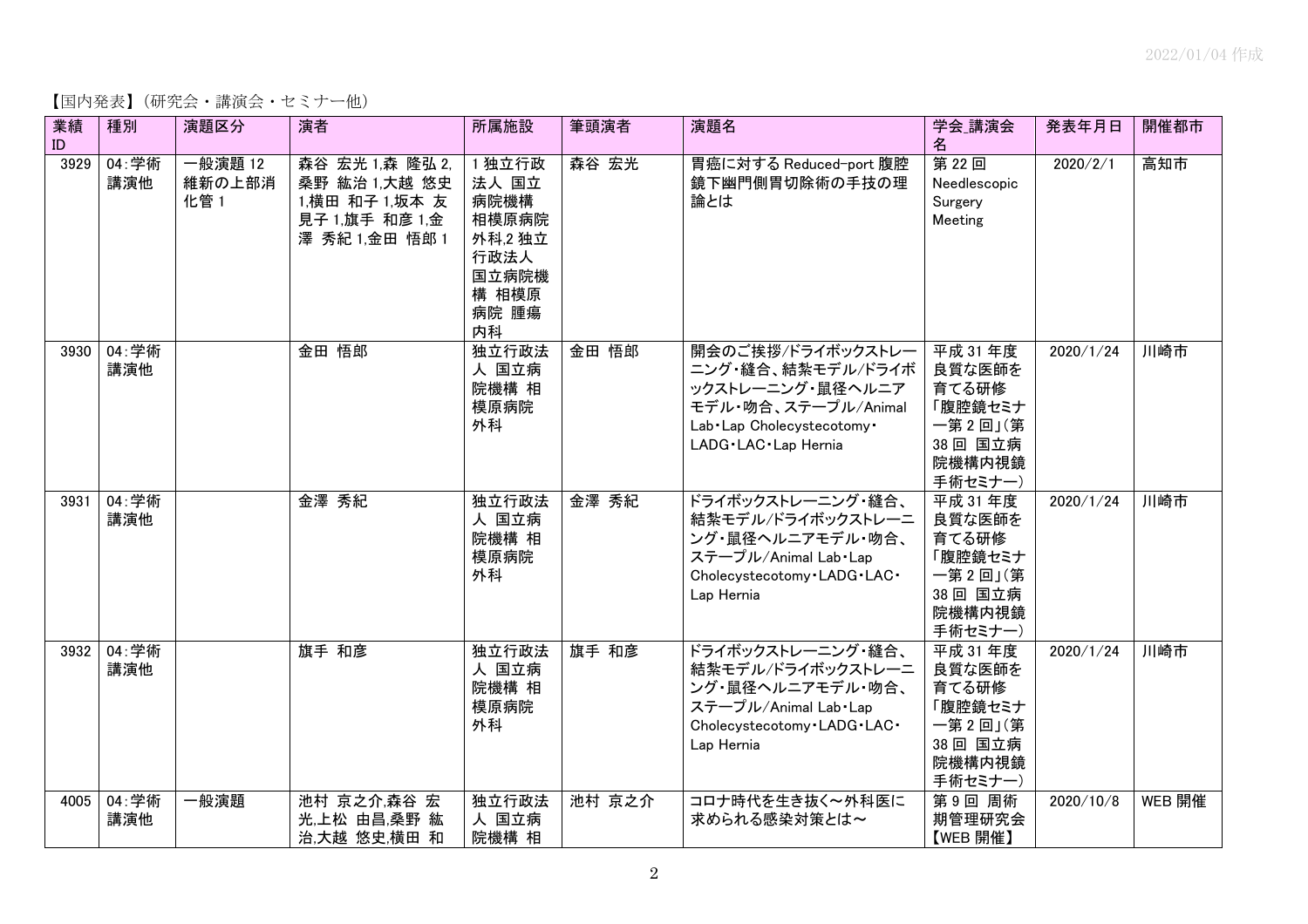| 業績<br>ID | 種別           | 演題区分 | 演者                                                     | 所属施設                                  | 筆頭演者  | 演題名                           | 学会_講演会<br>名                                 | 発表年月日      | 開催都市   |
|----------|--------------|------|--------------------------------------------------------|---------------------------------------|-------|-------------------------------|---------------------------------------------|------------|--------|
|          |              |      | 子,山﨑 宏継,飯塚 美<br>香,坂本 友見子,旗手<br>和彦,井上 準人,金澤<br>秀紀,金田 悟郎 | 模原病院<br>外科                            |       |                               |                                             |            |        |
| 4008     | 04:学術<br>講演他 | 講演   | 森谷 宏光                                                  | 独立行政法<br>人 国立病<br>院機構 相<br>模原病院<br>外科 | 森谷 宏光 | 神奈川県消化器領域における<br>COVID-19 の対応 | 神奈川県消化<br>器病医学会<br>特別企画<br>Web 講演会<br>(第1報) | 2020/11/27 | WEB 開催 |

## 【座長世話人】(座長)

| 業績  | 会議   | 演題区 | 区分<br>座長 | 氏名   | 所属施設     | 演者名   | 演題名                       | 講演会_会議名                   | 開催年月日    | 開催都市 |
|-----|------|-----|----------|------|----------|-------|---------------------------|---------------------------|----------|------|
| ID  | 区分   | 分   | 世話人      |      |          |       |                           |                           |          |      |
| 773 | 02:国 | 山県賞 | 座長       | 金田 悟 | 独立行政法    | 山本 英博 | Needlescopic Surgery の工夫と | 第22回 Needlescopic Surgery | 2020/2/1 | 高知市  |
|     | 内学   | 記念講 |          | 郎    | 国立病<br>⋏ |       | その成果                      | Meeting                   |          |      |
|     | 会    | 演   |          |      | 院機構 相    |       |                           |                           |          |      |
|     |      |     |          |      | 模原病院     |       |                           |                           |          |      |
|     |      |     |          |      |          |       |                           |                           |          |      |

## 【欧文原著】

| 業績        | $DOI \square$                               | 著者                                                                                                                                                                        | 所属施設                                                                                                                                                                                     | 筆頭者       | タイトル                                                                                                            | 誌名                                                        | 発表年月日      | 巻_号    | 頁        | abstract                                                                                                                                                                                                          |
|-----------|---------------------------------------------|---------------------------------------------------------------------------------------------------------------------------------------------------------------------------|------------------------------------------------------------------------------------------------------------------------------------------------------------------------------------------|-----------|-----------------------------------------------------------------------------------------------------------------|-----------------------------------------------------------|------------|--------|----------|-------------------------------------------------------------------------------------------------------------------------------------------------------------------------------------------------------------------|
| ID<br>603 | ード<br>doi:10.3<br>390/ijm<br>s21114<br>061. | Hiroaki S1,2,3,Kenichi<br>K2,3,Motoaki<br>S3,4,Takanori E2,3, Ryota<br>M5,Yasunari N6,Keisuke<br>N2,3,Takamasa<br>Y2,3, Haruno I2,3, Takahiro<br>M7, Yoshiki H2, Ryuji S3 | 1Department of Oral<br>and Maxillofacial<br>Surgery, Toshiba<br>Rinkan<br>Hospital,2Departmen<br>t of Oral and<br>Maxillofacial Surgery,<br><b>School of Dental</b><br>Medicine, Tsurumi | Hiroaki S | Cross-Reactivity of<br>Palladium in a Murine<br>Model of Metal-induced<br>Allergic Contact<br><b>Dermatitis</b> | Internati<br>onal<br>Journal<br>оf<br>Molecula<br>Science | 2020/06/05 | 21(11) | $4061 -$ | Metal allergy is usually<br>diagnosed by patch<br>testing, however, the<br>results do not<br>necessarily reflect the<br>clinical symptoms<br>because of cross-<br>reactivity between<br>different metals. In this |
|           |                                             |                                                                                                                                                                           | University, 3Departme<br>nt of Clinical                                                                                                                                                  |           |                                                                                                                 |                                                           |            |        |          | study, we established<br>the novel mouse model                                                                                                                                                                    |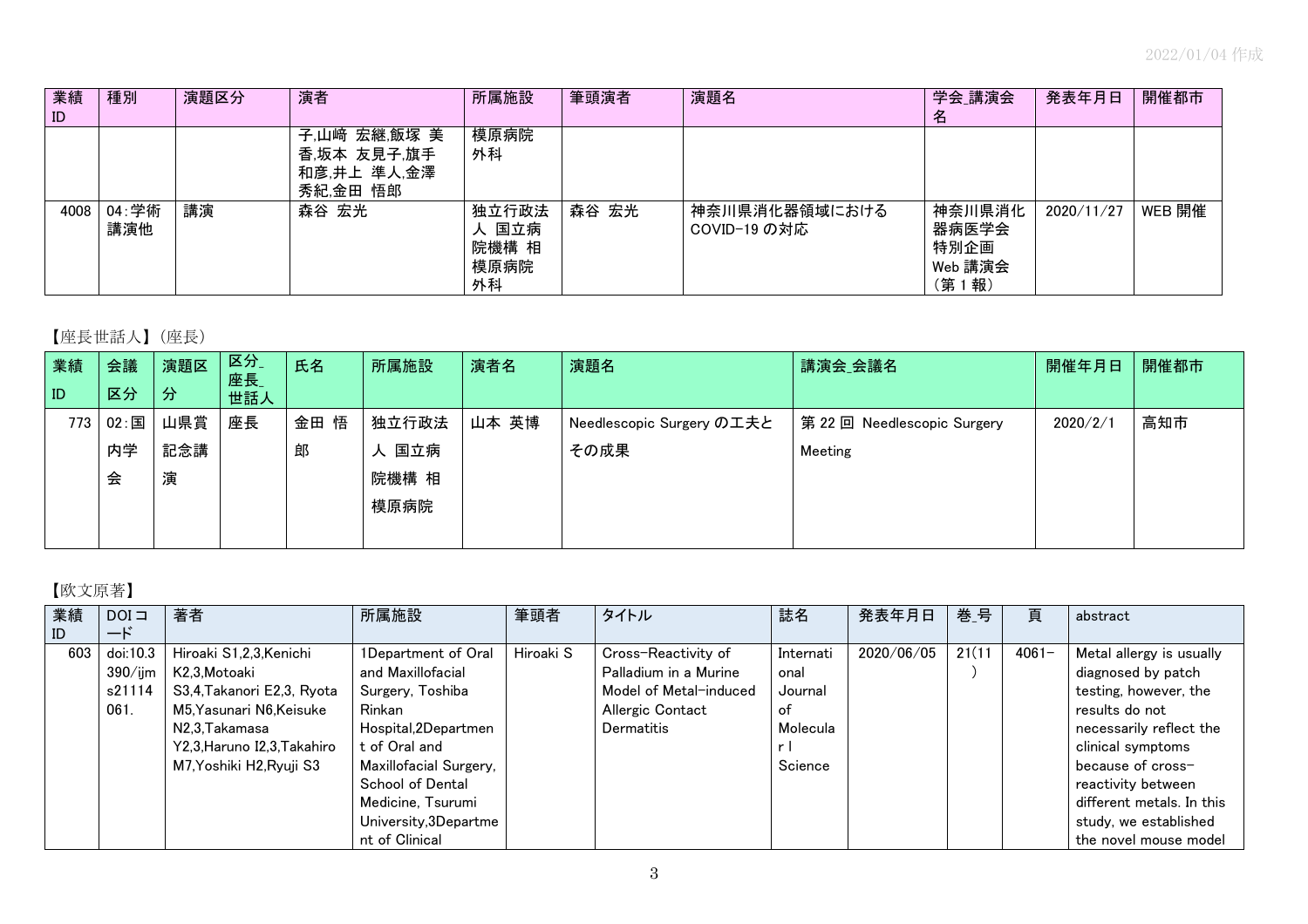| 業績            | $DOI =$   | 著者 | 所属施設                   | 筆頭者 | タイトル | 誌名 | 発表年月日 | 巻_号 | 頁 | abstract                   |
|---------------|-----------|----|------------------------|-----|------|----|-------|-----|---|----------------------------|
| $\mathsf{ID}$ | $-\kappa$ |    |                        |     |      |    |       |     |   |                            |
|               |           |    | Immunology, Clinical   |     |      |    |       |     |   | of cross-reactive metal    |
|               |           |    | Research Center for    |     |      |    |       |     |   | allergy, and aimed to      |
|               |           |    | Rheumatology and       |     |      |    |       |     |   | elucidate the immune       |
|               |           |    | Allergy, Sagamihara    |     |      |    |       |     |   | response in terms of T-    |
|               |           |    | National               |     |      |    |       |     |   | cell receptor repertoire.  |
|               |           |    | Hospital4Graduate      |     |      |    |       |     |   | This model was             |
|               |           |    | School of Life and     |     |      |    |       |     |   | classified into two        |
|               |           |    | Environmental          |     |      |    |       |     |   | groups: the sensitization  |
|               |           |    | Sciences, University   |     |      |    |       |     |   | to nickel and challenge    |
|               |           |    | of                     |     |      |    |       |     |   | with palladium group,      |
|               |           |    | Tsukuba,5Departmen     |     |      |    |       |     |   | and the sensitization to   |
|               |           |    | t of Oral and          |     |      |    |       |     |   | chromium and challenge     |
|               |           |    | Maxillofacial Surgery, |     |      |    |       |     |   | with palladium group.      |
|               |           |    | Saku General           |     |      |    |       |     |   | This model developed       |
|               |           |    | Hospital, 6Departmen   |     |      |    |       |     |   | spongiotic edema with      |
|               |           |    | t of Oral and          |     |      |    |       |     |   | intra- and peri-epithelial |
|               |           |    | Maxillofacial Surgery, |     |      |    |       |     |   | infiltration of CD4+ T     |
|               |           |    | Nagano Matsushiro      |     |      |    |       |     |   | cells in the inflamed skin |
|               |           |    | General                |     |      |    |       |     |   | that resembles human       |
|               |           |    | Hospital, 7Departmen   |     |      |    |       |     |   | contact dermatitis.        |
|               |           |    | ts of Clinical         |     |      |    |       |     |   | Using T cell receptor      |
|               |           |    | Oncology and           |     |      |    |       |     |   | analysis, we detected a    |
|               |           |    | Gastroenterological    |     |      |    |       |     |   | high proportion of T       |
|               |           |    | Surgery Sagamihara     |     |      |    |       |     |   | cells bearing Trav8d-1-    |
|               |           |    | National Hospital      |     |      |    |       |     |   | Traj49 and Trav5-1-        |
|               |           |    |                        |     |      |    |       |     |   | Traj37 in the Ni- and      |
|               |           |    |                        |     |      |    |       |     |   | Cr-sensitized Pd-          |
|               |           |    |                        |     |      |    |       |     |   | challenged mice.           |
|               |           |    |                        |     |      |    |       |     |   | Furthermore, mucosal-      |
|               |           |    |                        |     |      |    |       |     |   | associated invariant T     |
|               |           |    |                        |     |      |    |       |     |   | cells and invariant        |
|               |           |    |                        |     |      |    |       |     |   | natural killer T cells     |
|               |           |    |                        |     |      |    |       |     |   | were also detected. Our    |
|               |           |    |                        |     |      |    |       |     |   | results indicated that T   |
|               |           |    |                        |     |      |    |       |     |   | cells bearing Trav8d-1-    |
|               |           |    |                        |     |      |    |       |     |   | Traj49 and Trav5-1-        |
|               |           |    |                        |     |      |    |       |     |   | Traj37 induced the         |
|               |           |    |                        |     |      |    |       |     |   | development of             |
|               |           |    |                        |     |      |    |       |     |   | palladium-cross reactive   |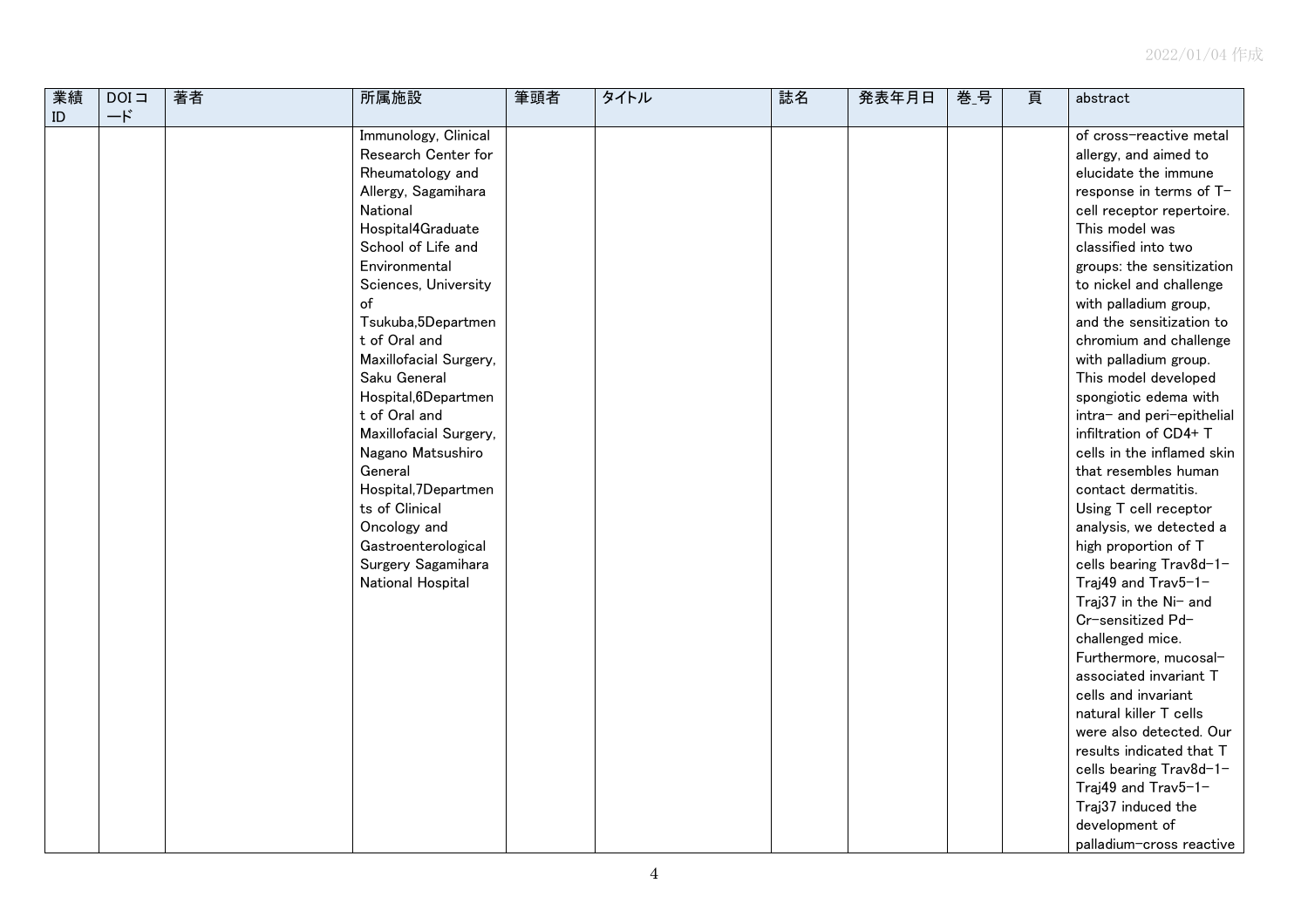| 業績 | $DOI =$   | 著者 | 所属施設 | 筆頭者 | タイトル | 誌名 | 発表年月日 | 巻 号 | 頁 | abstract                  |
|----|-----------|----|------|-----|------|----|-------|-----|---|---------------------------|
| ID | $-\kappa$ |    |      |     |      |    |       |     |   |                           |
|    |           |    |      |     |      |    |       |     |   | allergy, and that         |
|    |           |    |      |     |      |    |       |     |   | mucosal-associated        |
|    |           |    |      |     |      |    |       |     |   | invariant T and invariant |
|    |           |    |      |     |      |    |       |     |   | natural killer T cells    |
|    |           |    |      |     |      |    |       |     |   | were also involved in the |
|    |           |    |      |     |      |    |       |     |   | cross-reactivity          |
|    |           |    |      |     |      |    |       |     |   | between different         |
|    |           |    |      |     |      |    |       |     |   | metals. Keywords:         |
|    |           |    |      |     |      |    |       |     |   | metal allergy; contact    |
|    |           |    |      |     |      |    |       |     |   | dermatitis; metal-        |
|    |           |    |      |     |      |    |       |     |   | specific T cells; cross-  |
|    |           |    |      |     |      |    |       |     |   | reactivity; T-cell        |
|    |           |    |      |     |      |    |       |     |   | receptor; palladium;      |
|    |           |    |      |     |      |    |       |     |   | nickel; chromium          |

## 【研究助成】

| 業績<br>ID | 事業分類         | 代表<br>分担  | 研究者名  | 研究代表者 | 研究事業名                  | 研究課題名                                                                                                                                             | 研究開始<br>年度 | 終了年度 |
|----------|--------------|-----------|-------|-------|------------------------|---------------------------------------------------------------------------------------------------------------------------------------------------|------------|------|
| 28       | 05:その<br>他財団 | 01:<br>代表 | 金澤 秀紀 | 金澤 秀紀 | 大鵬薬品工業<br>(株)          | Stage IIb 大腸癌治癒切除例に対する術後補助化学療法として<br>の UFT/Leucovorin 療法と TS-1/Oxaliplatin 療法のランダム化比較<br>第Ⅲ相試験                                                    | 2012       | 2020 |
| 55       | 05:その<br>他財団 | 01:<br>代表 | 金澤 秀紀 | 金澤 秀紀 | (財)がん集学<br>的治療研究財<br>団 | Stage3 結腸癌治癒切除例に対する術後補助化学療法としての<br>mFOLFOX6 療法または XELOX 療法における5FU 系抗がん剤お<br>よびオキサリプラチンの至適投与期間に関するランダム化第Ⅲ相比較臨<br>床試験 ACHIEVE Trial(JFMC47-1202-C3) | 2013       | 2021 |